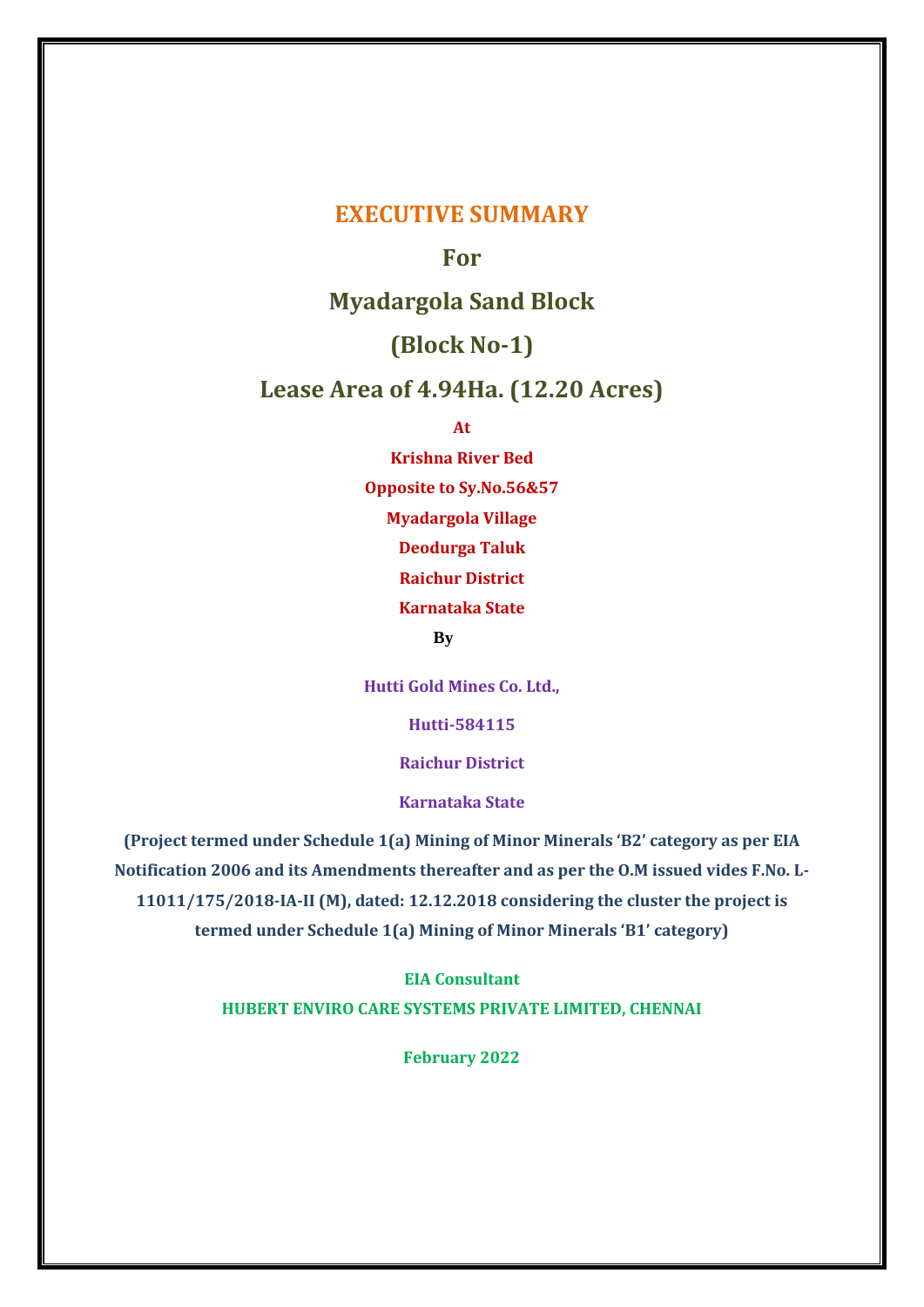#### **EXECUTIVE SUMMARY**

#### **1.1 INTRODUCTION**

M/s. Hutti Gold Mines Co. Ltd., has applied for Environmental Clearance for extraction of Ordinary Sand from Krishna River bed at Myadargola (Block-1) sand block having lease area 12.20 Acres (4.94 Ha) located in Sy. No. 56 & 57 of Myadargola Village, Deodurga Taluk, Raichur District Karnataka State. Total mineable reserves are estimated at proposed sand block is approximately 67,935 Metric Tonnes per annum out of which the saleable ordinary sand will be 54,348 MT which is 90% of the Mineable reserves.

The Scheme of Quarry got approval by the Office of the Deputy Director/Senior Geologist, Department of Mines and geology, Raichur letter vide MG004S200000454/1205 dated 30.10.2020.

Project is considered as a cluster mine category with the distance between the peripheries of one lease to the other is less than 500 meters it is categorized as 'B1'. Hence, EIA, EMP along with Public Hearing has to be conducted for obtaining Environmental Clearance (EC) from State Environmental Impact Assessment Authority. The application to grant of TOR for the process of obtaining prior Environmental Clearance for the proposed project was considered by the KSEAC in its 267<sup>th</sup> SEAC meeting held on 29.09.2021, for determination of the Terms of Reference (ToR) for preparation of the Environmental Impact Assessment (EIA) report. The Committee has suggested specific Terms of Reference (ToR) for preparation of the EIA report and Environmental Management Plan and for conducting public hearing vide its letter No: SEIAA 440 MIN 2021, Dated 06.12.2021.

#### **1.1.1 Location of the Project**

The project lease area of Myadargola (Block-1) Sand mining is about 12.20 Acres (4.94Ha) located in Sy. No- 56 & 57 of Myadargola Village, Deodurga Taluk, Raichur District Karnataka State. The area is located in Survey of India Topo Sheet No. 56 D /14, bounded by Latitude N  $16^0$  33' 13.97" -16<sup>0</sup> 33' 18.16" and Longitude E 76<sup>0</sup> 59' 47.57" - 76<sup>0</sup> 59' 40.57" on WGS 1984 datum. The nearest road from the project site is Ikur-Aneksugur which is about  $\sim 1.05$  km (N) from the project site. The Nearest Railway Station is Lingri Railway Station line which is about ~ 27.35 km (ESE) from the Project site. The National Highway NH-150A (Jevargi-Ballarai-Chamarajanagar) is located at about ~ 11.76 Km (NW) from the project site. The State Highway SH-15 (Raichur-Devdurga-Loni) is about ~ 9.67 km (WSW) from the lease area.

| Survey No.                | Sy. No. 56 & 57                   |
|---------------------------|-----------------------------------|
| Village                   | Myadargola Village                |
| <b>Taluk and District</b> | Deodurga Taluk & Raichur District |
| State                     | Karnataka State                   |

| <b>Table 1-1 SALIENT FEATURES OF THE PROJECT SITE</b> |  |
|-------------------------------------------------------|--|
|-------------------------------------------------------|--|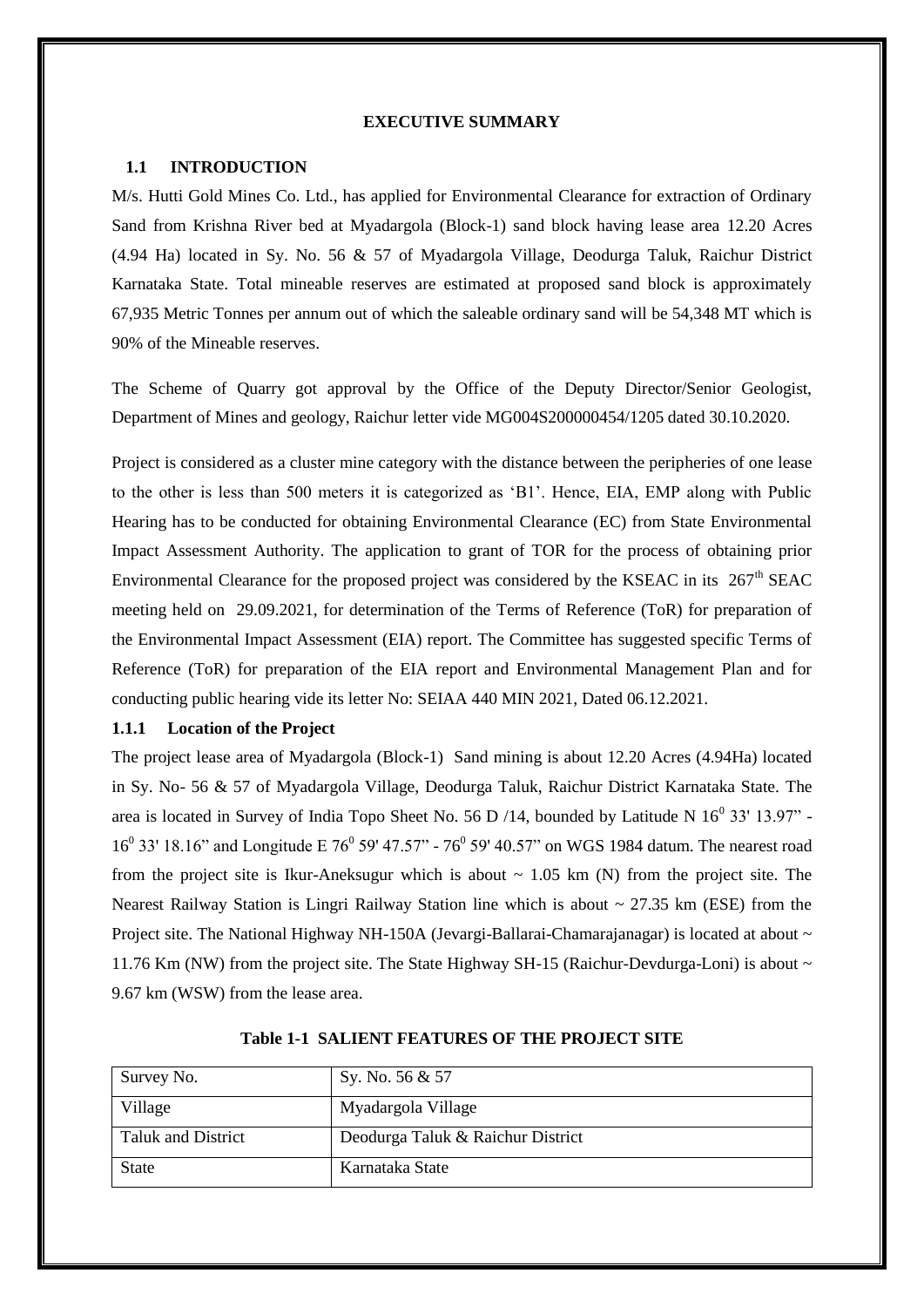| Toposheet No.                | 56 D/14                                                          |
|------------------------------|------------------------------------------------------------------|
| Latitude                     | $16^{0}$ 33' 13.97" N to $16^{0}$ 33' 18.16" N                   |
| Longitude                    | $76^{\circ}$ 59' 47.57" E to $76^{\circ}$ 59' 40.57" E           |
| <b>Current Quarry Status</b> | It is a fresh lease in the fresh quarry                          |
| Extent Area                  | 4.94 Ha (12.20Acres)                                             |
| Proposed Capacity            | 73, 504 MTPA                                                     |
| <b>Quarry Plan</b>           | Quarry plan approved by the Office of the Deputy Director/Senior |
|                              | Geologist, Department of Mines and geology, Raichur letter vide  |
|                              | MG004S200000454/1205 dated 30.10.2020                            |

### **1.2 PROJECT DESCRIPTION**

### **1.2.1 METHOD OF QUARRYING**

An open cast quarrying by semi-mechanized method will be adopted to operate the quarry. Annual production will be 67,935 TPA. The Crawler Excavator, Back hoe loaders and Centrifugal system will be used for digging and loading activities.

#### **1.2.2 Anticipated life of the mine**

Based on replenishment the life of mine will depend however the lease will be granted for 5 years only and depth restricted to 1 m from the surface of the river bed only.

#### **1.2.3 Conceptual Quarry Plan**

Based on reserves of River Sand at Production capacity of 67,935 Tonnes per annum will be excavated in the River Sand for the 5 years plan period, thus the life of the mine in this case is for 5 year, and the following points are considering.

- **1.** Extent of mineralization
- **2.** Techno-economical depth of ore persistence
- **3.** From the point of view of depicting / sand replenishment
- a) Total sand resource
- b) Estimating sand reserves.

#### **1.2.4 Waste Generation & Disposal**

There will not be any mineral rejects or waste from the quarry except some pebbles of 10%.

## **1.2.5 Water Requirement & Source**

Total water requirement for the project will be 4.00 KLD, Requirement is met by procurement of water from the bore well nearby Tankers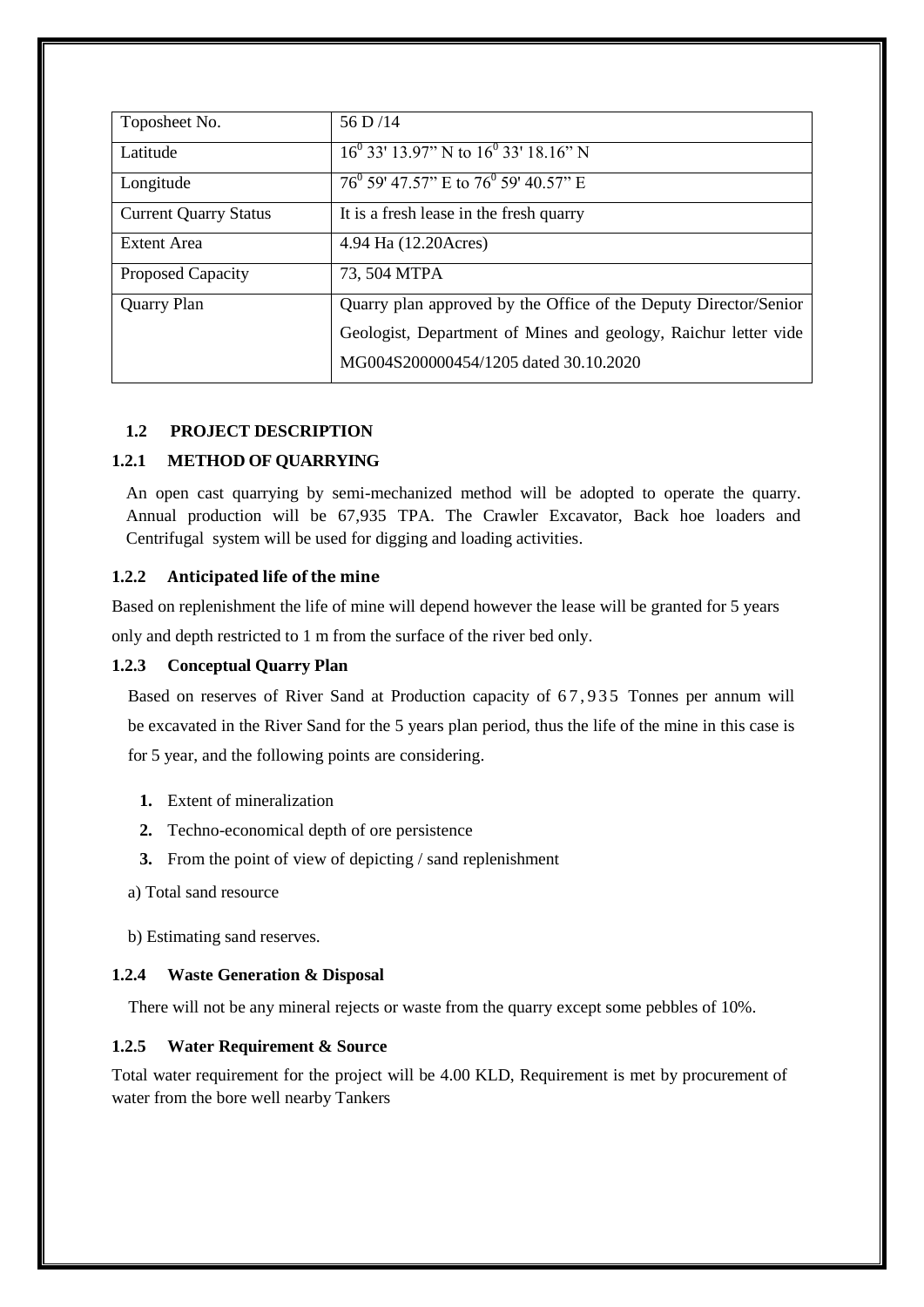#### **1.2.6 Manpower Requirement**

The said quarry provides direct employment to 15 people and generates indirect employment for several hundred people. Most of the directly employed manpower falls under skilled category. Preference will be given to the local people as per their eligibility.

#### **1.2.7 Site Infrastructure**

The Quarry site is having provisions of canteen, first-aid center etc. Quarry office is well connected with wireless and telephone, internet  $\&$  e-mail facilities for communication. The quarry is provided with a workshop to undertake repairs and regular maintenance of mining machinery/trucks deployed.

### **1.3 EXISTING ENVIRONMENTAL SCENARIO**

### **1.3.1 Baseline Environmental Studies**

Baseline environmental studies were carried out by HECS within 10 km radius of the River Sand mining area to assess the existing environmental scenario in the area. For the purpose of EIA studies, quarry lease area of River Sand quarry was considered as the core zone and area outside the quarry up to 10 km radius was considered as buffer zone. The baseline environmental monitoring for various components, viz. Air, Noise, Water, Land was carried out during Post Monsoon season i.e. **October 2021 to December 2021** in the study area covering 10 km radial Distance from the River Sand quarry.

## **1.3.2 Meteorology & Ambient Air Quality**

| S.No | <b>Parameter</b>          | <b>Observations</b> |
|------|---------------------------|---------------------|
|      | Temperature $(^{\circ}C)$ | 19 to 32°C          |
| 2.   | Relative Humidity (%)     | 57%                 |
| 3.   | <b>Wind Direction</b>     | West                |
|      | Calm wind %               | 27.87%              |

## **Table 1-2 Meteorological Data for the Study period**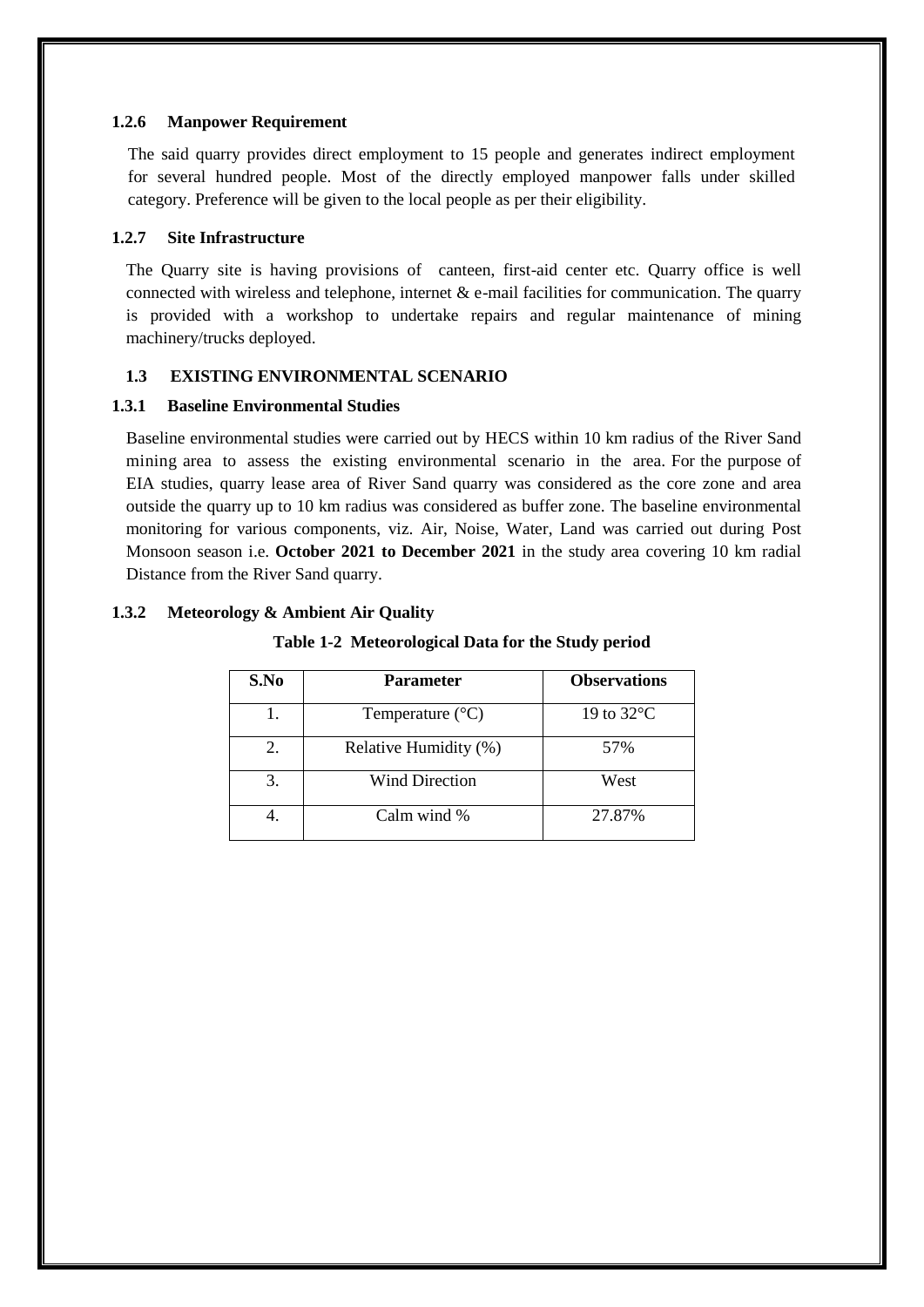

**Figure 1-1 Wind rose diagram for the Study Period (October 2021-December 2021)**

### **1.3.3 Ambient Air Quality Status**

The status of ambient air quality within the study area was monitored for Post monsoon season during Oct 2021 to Dec 2021 at 8 locations including the River Sand Quarry area and in nearby villages. The locations were selected based on the meteorological conditions considering upwind and downwind directions. The levels of Respirable Particulate Matter (PM10), Fine Particulates (PM2.5), Sulphur Dioxide (SO2,), and Oxides of Nitrogen (NOX) were monitored.

The ambient air quality has been monitored at 8 locations for 12 parameters as per NAAQS, 2009 within the study area. The baseline levels of PM10 is  $50.17$  to  $59\mu g/m<sup>3</sup>$ , PM2.5 is 23.52 to  $28.51\mu\text{g/m}^3$ , SO2 is 9.63 to  $12.58\mu\text{g/m}^3$ , NO2 is 17.33 to  $22.64\mu\text{g/m}^3$ , all the parameters are well within the National Ambient Air Quality Standards for Industrial, Commercial and Residential areas at all monitoring locations during the study period from October 2021 to December 2021. From the above results, it is observed that the ambient air quality with respect to PM10, PM2.5, SO2, and NOx at all the monitoring locations is within the permissible limits specified by CPCB.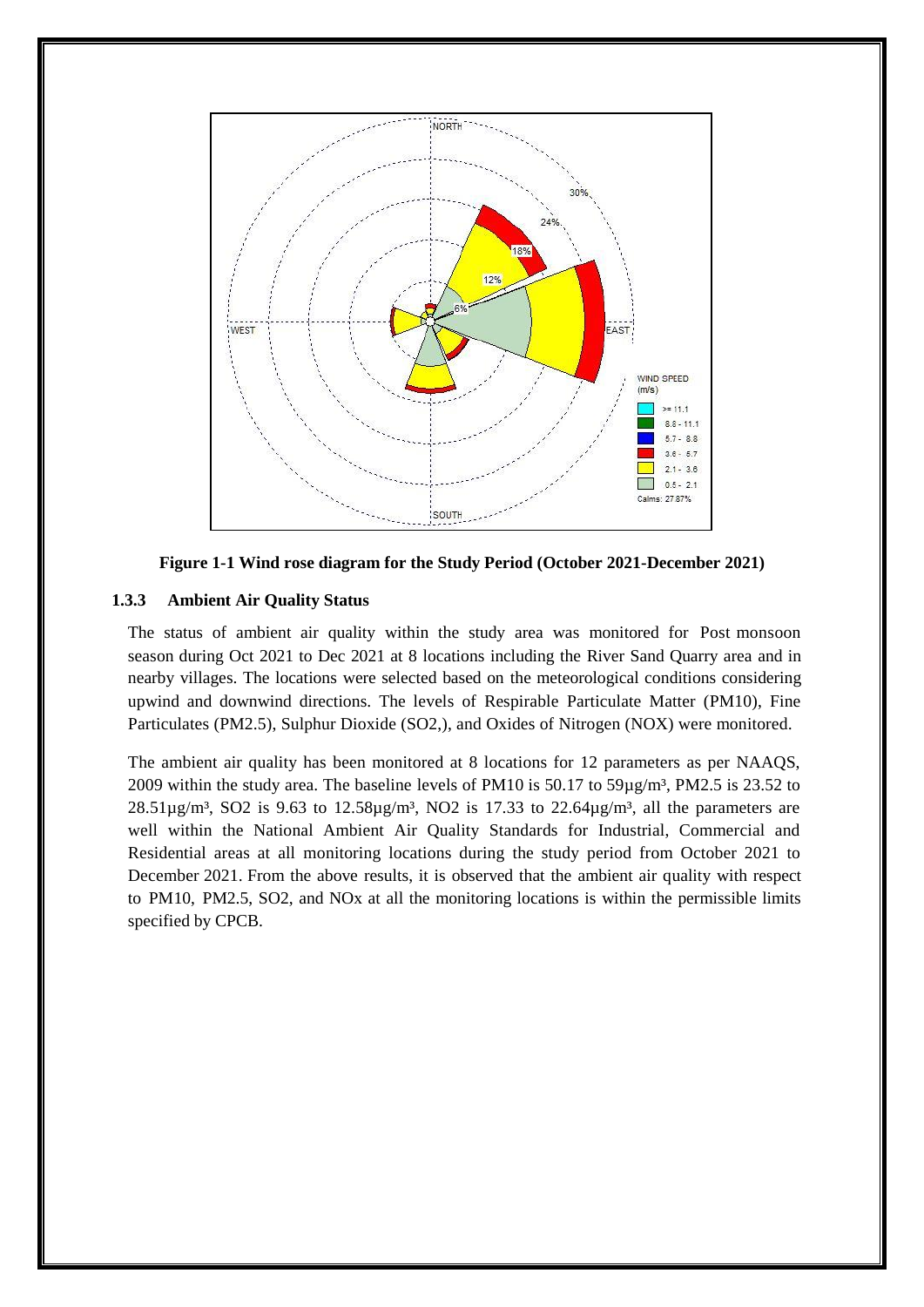#### **1.3.4 Ambient Noise Levels**

Ambient noise level monitoring was carried out at the 8 monitoring locations; The observations of day equivalent and night equivalent noise levels at all locations are:

- $\triangleright$  In Industrial areas ( near mining site i.e., sand excavation site ) day time noise levels was about  $48.2 \text{ dB}(A)$  and  $42.3 \text{dB}(A)$  during night time, which is within prescribed limit by CPCB (75 dB(A) Day time  $\&$  70 dB(A) Night time) and no activities are at the proposed sand mine site..
- In residential areas day time noise levels varied from 47.2dB(A) to 49.4 dB(A) and night time noise levels varied from 40.2 dB(A) to 41.8 dB(A) across the sampling stations. The field observations during the study period indicate that the ambient noise levels iswithin the prescribed limit by CPCB (55 dB(A) Day time & 45 dB(A) Night time).

#### **1.3.5 Surface and Ground Water Resources & Quality**

#### **1.3.5.1 Water Resources**

Drainage pattern is observed in the lease area. Due to quarrying there is no impact on river flows, during dry season and dry time only planning to excavate sand from the surface of the river bed, with the exclusion of monsoon season.

| Table 1-3 Distance & Direction of Pond/Lake And Canal Within The 10km Radius |
|------------------------------------------------------------------------------|
|------------------------------------------------------------------------------|

| <b>River</b>                                             | Distance (Km) | <b>Direction</b> |
|----------------------------------------------------------|---------------|------------------|
| Krishna River<br>Site is on the surface of the River bed |               |                  |

#### **1.3.5.2 Water Quality**

The existing status of groundwater and surface water quality was assessed by identifying 8 ground water (Bore wells/dug wells) samples in different villages and 9 surface water samples.

#### **1.3.5.3 Ground Water Quality**

The physico-chemical characteristics of groundwater and are compared with the IS-10500 standards. The ground water results of the study area indicate that the pH range varies between 6.75 and 7.82. It is observed that the pH range is within the permissible limit of IS 10500:2012. The Total Dissolved Solids range of the collected ground water sample is varied between  $521 \text{ mg/l} - 1051 \text{ mg/l}$ . All the samples are within the permissible limit of IS 10500: 2012. The acceptable limit of the chloride content is 250mg/l and permissible limit is 1000 mg/l. The chloride content in the collected ground water samples in the study area ranges between  $104.3 \text{ mg/l} - 308.4 \text{ mg/l}$ . It is observed that all the samples are within the permissible limit of IS 10500:2012. The acceptable limit of the sulphate content is 200mg/l and permissible limit is 400mg/l. the sulphate content in the collected ground water samples in the study area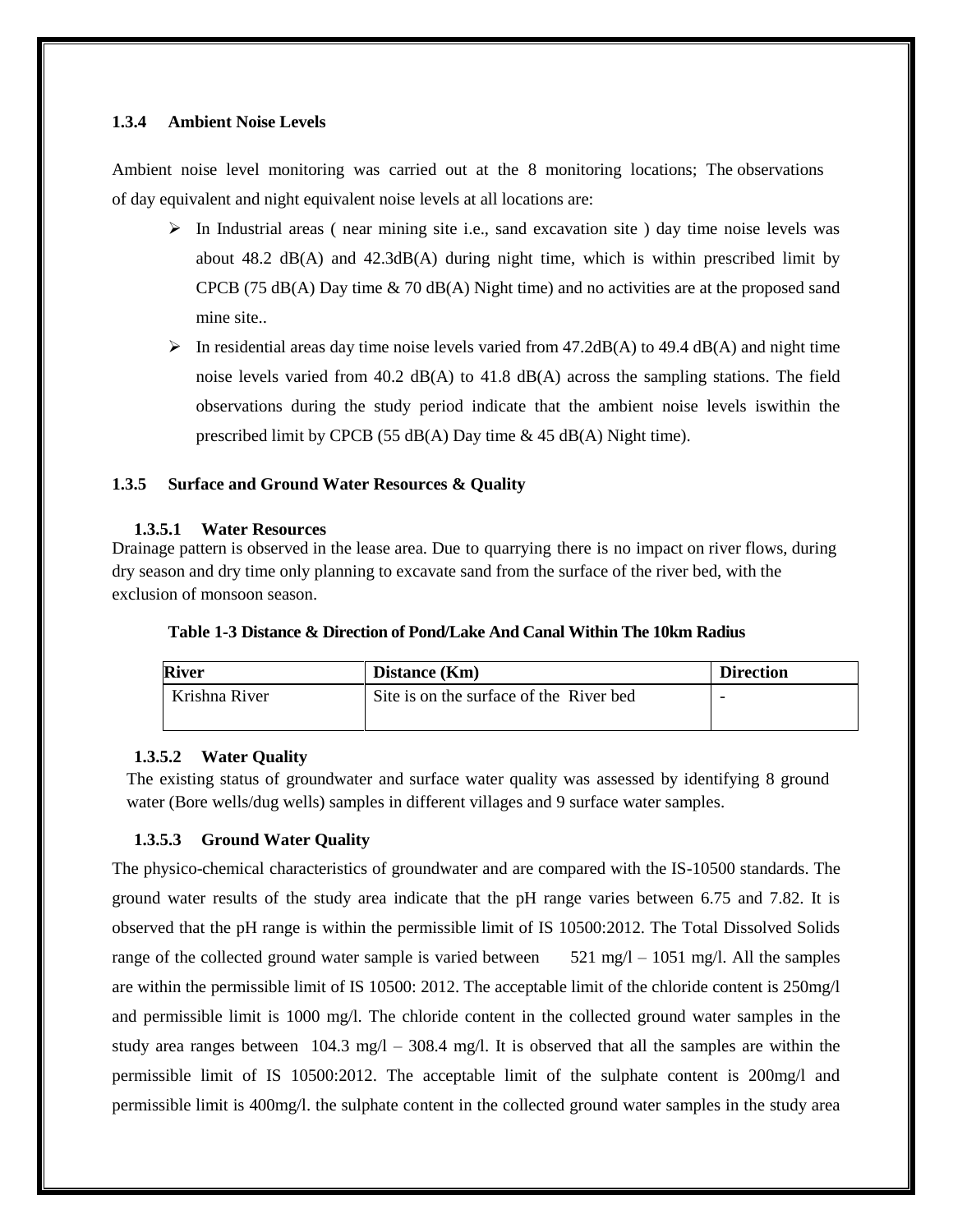is varied between 28.9 mg/l – 117.5 mg/l. It is observed that all the samples are meeting the acceptable limit of the IS 10500: 2012.

#### **1.3.5.4 Surface Water Quality**

- pH in the collected surface water samples varies between 6.72 to 8.14 where all the samples are within the limit of IS 2296:1992...
- The Total Dissolved Solids (TDS) value of collected surface water sample ranges from 548 mg/l to 959 mg/l.
- The Total hardness value of the collected surface water sample ranges between 167.7mg/l to 438.1 mg/l .
- BOD value of the collected surface water sample ranges from 7.9 mg/l to 19.7 mg/l
- COD value of collected surface water varies from 40.8 to 82.5 mg/l.
- The concentration of heavy metals like As, Cd, Cr, Pb, Mn, Hg, Ni and Se are within the limits of IS 2296:1992.

It was observed from the analysis that, the physico-chemical characteristics of the surface water samples are within the permissible limits of drinking water standards.

### **1.3.6 Land use Land Cover classification**

The Land Cover classes were extracted following a Visual interpretation method or on-screen digitization of the Resource Sentinel-2A and Sentinel-2B sensor- Sentinel-2 image has 10 m spatial resolution. These were later verified by using SOI top sheet and Google Earth imagery. Polygon layers for each class were digitized and the respective areas were calculated

## **1.3.7 Soil Quality**

- $\triangleright$  The pH of the soil samples ranged from 7.29 to 8.16.
- $\triangleright$  Conductivity of the soil samples ranged from 158 to 239 µmhos/cm.
- Nitrogen content in the collected soil samples ranged from 262 mg/kg to 376 mg/kg.
- Phosphorous content ranged from 8.1 mg/kg to 17.8 mg/kg.
- $\triangleright$  Potassium content ranges from 108 mg/kg to 319 mg/kg.

Overall the soil quality in the area was found to medium to fair fertile with moderate productivity.

## **1.3.8 Biological Environment**

**Flora**: Floral study survey was made to assess the existing plant species in all accessible areas within the 10 km radius by the crisscross method of field exploration. The local flora was identified by their morphological observation, such as its size and shape of the leaf, flowers, fruits and their bark features of stem and also documented their habitat viz. Trees, Shrubs, Herbs, Grasses and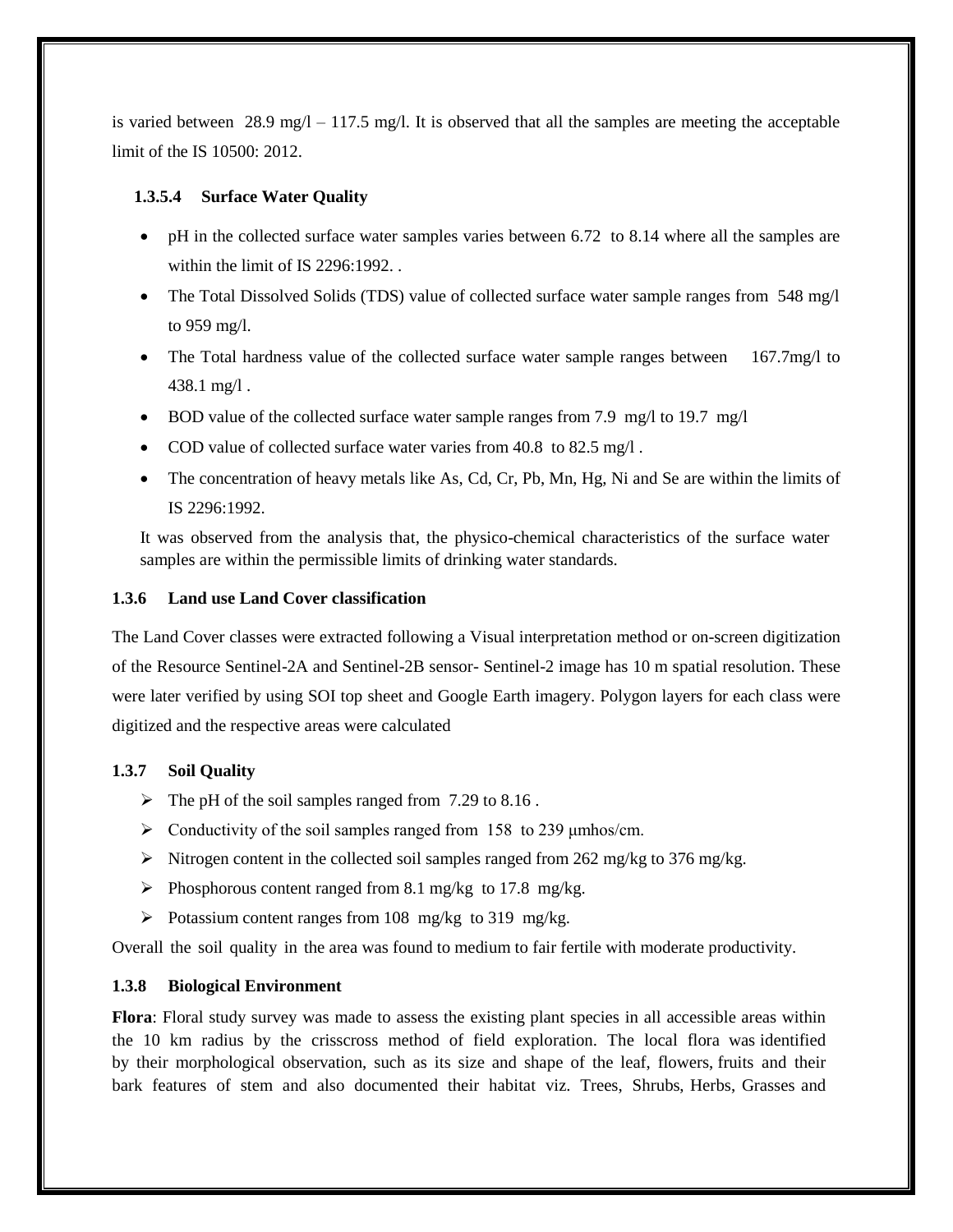Climbers etc. The plants which were not identified in the field were collected, brought to the laboratory and identified using standard herbarium references.

There is no national park, wildlife sanctuary, biosphere reserve within 10 km radius of the study area. No critically endangered, endangered, threatened or rare species of wildlife in the buffer zone.

### **1.3.9 Socio-economic Environment**

Information on socio-demographic status and the trends of the communities in the 10 km radius was collected through primary social survey and secondary data from census 2011 & village directory 2001. Summary of the socio-economic status of the study area is given in **Table 1.4.**

The Socioeconomic profile of the study area shows that more than half of people in the study area work in other sector. They have good educational infrastructures and the people in the study area are well connected to the educational infrastructures. The average literacy rate of the study area is 38.82 %. The people in the study area are well connected to Government primary health centres and Primary health subcentres.

| S.No   | <b>Particulars</b>                            | <b>Study Area</b> | Unit    |  |  |
|--------|-----------------------------------------------|-------------------|---------|--|--|
|        | $0-5Km$                                       |                   |         |  |  |
| 1.     | Number of villages and Town in the Study Area | $\overline{7}$    | Nos.    |  |  |
| 2.     | <b>Total Households</b>                       | 2153              | Persons |  |  |
| 3.     | <b>Total Population</b>                       | 12857             | Persons |  |  |
| 4.     | Children Population (0-6 Years Old)           | 2301              | Persons |  |  |
| 5.     | <b>SC</b> Population                          | 2797              | Persons |  |  |
| 6.     | <b>ST</b> Population                          | 2264              | Persons |  |  |
| 7.     | <b>Total Working Population</b>               | 6562              | Persons |  |  |
| 8.     | <b>Main Workers</b>                           | 5786              | Persons |  |  |
| 9.     | <b>Marginal Workers</b>                       | 776               | Persons |  |  |
| 10.    | Cultivators                                   | 1988              | Persons |  |  |
| 11.    | <b>Agricultural Labourers</b>                 | 3772              | Persons |  |  |
| 12.    | <b>Household Industries</b>                   | 66                | Persons |  |  |
| 13.    | Other Workers                                 | 736               | Persons |  |  |
| 14.    | Literates population                          | 3769              | Persons |  |  |
| 15.    | Illiterates population                        | 9088              | Persons |  |  |
| 5-10Km |                                               |                   |         |  |  |
| 1.     | Number of villages and Town in the Study Area | 31                | Nos.    |  |  |
| 2.     | <b>Total Households</b>                       | 12254             | Persons |  |  |
| 3.     | <b>Total Population</b>                       | 71759             | Persons |  |  |
| 4.     | Children Population (0-6 Years Old)           | 11482             | Persons |  |  |
| 5.     | <b>SC</b> Population                          | 22258             | Persons |  |  |
| 6.     | <b>ST Population</b>                          | 5011              | Persons |  |  |
| 7.     | <b>Total Working Population</b>               | 34351             | Persons |  |  |

**Table 1-4 Summary of Socioeconomic indicators within the study area**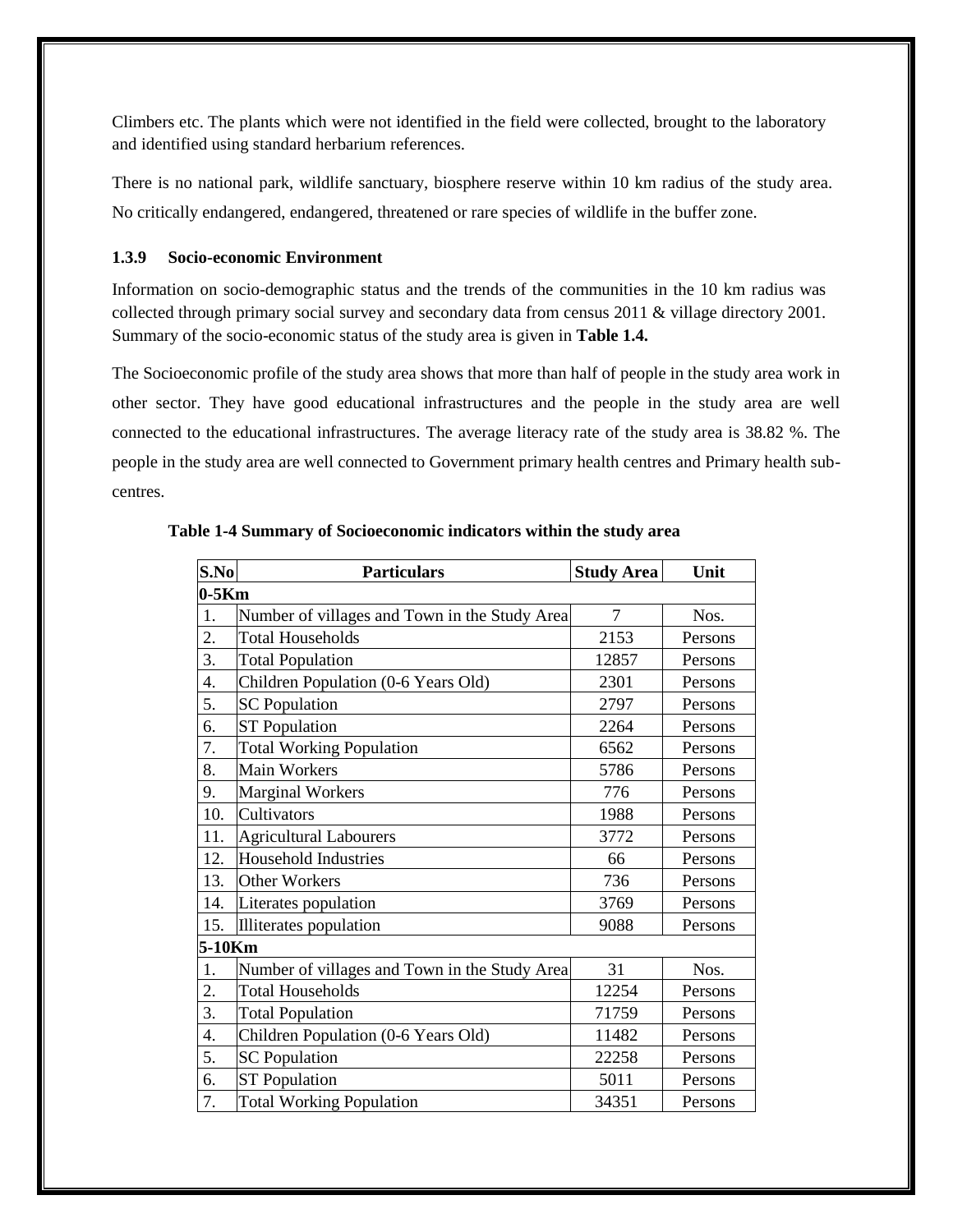| 8.  | <b>Main Workers</b>           | 28131 | Persons |
|-----|-------------------------------|-------|---------|
| 9.  | <b>Marginal Workers</b>       | 6220  | Persons |
| 10. | Cultivators                   | 8725  | Persons |
| 11. | <b>Agricultural Labourers</b> | 17027 | Persons |
| 12. | Household Industries          | 764   | Persons |
| 13. | <b>Other Workers</b>          | 7835  | Persons |
| 14. | Literates population          | 29085 | Persons |
| 15. | Illiterates population        | 42674 | Persons |

#### **1.4 Anticipated Environmental Impacts and Mitigation Measures**

#### **1.4.1 Impact on Topography, Drainage & Landuse**

The changed topography will alter the drainage within the Quarrying lease area. However, there will not be any changes in the topography or drainage pattern outside the Quarrying lease area. At the end of Quarrying activities after reserves are exhausted, the area will be restored to an acceptable level of self-sustaining eco-system.

No surface water will be utilized for Quarrying operation. Moreover, there would not be any discharge from quarry into the surface water body as no process waste water generation in the quarry and allied activities. Hence, there would not be any impact on surface water.

Only domestic effluent will be generated from the quarry area and rest shelter. The domestic effluent is discharged in Mobile STP. Besides, there will be no toxic element in the quarried out material, which may contaminate ground/ surface water. It is, therefore, apparent that there will be negligible impact of Quarrying on the surface water regime.

With only 67,935tons of proposed production per annum, at the end of lease period, the lease area utilization for the mentioned Quarrying and allied activities shall be 12 Acre.

The potential adverse impact of opencast River Sand Quarrying will be in the form of change in land use pattern at the place excavation of sand and the pit will be fulfilled replenishment sand during course of time.

#### **1.4.2 Ambient Air Quality**

#### **1.4.2.1** *Impacts on Air Quality*

To assess the impact of the Sand mining¸ screening and transportation operations from the River Sand Quarry, air quality modeling was carried out for the mining operations, mineral screening and the transportation activities. The modeling was carried out using MoEFCC/CPCB approved Lakes AERMOD model. The predicted maximum ground level concentrations for PM10, PM2.5, SO2 and NOx at baseline air quality monitoring locations in controlled state are as follows:

The total increase in concentrations above baseline status to estimate the percentage increase is summarised in **Table 1.5.**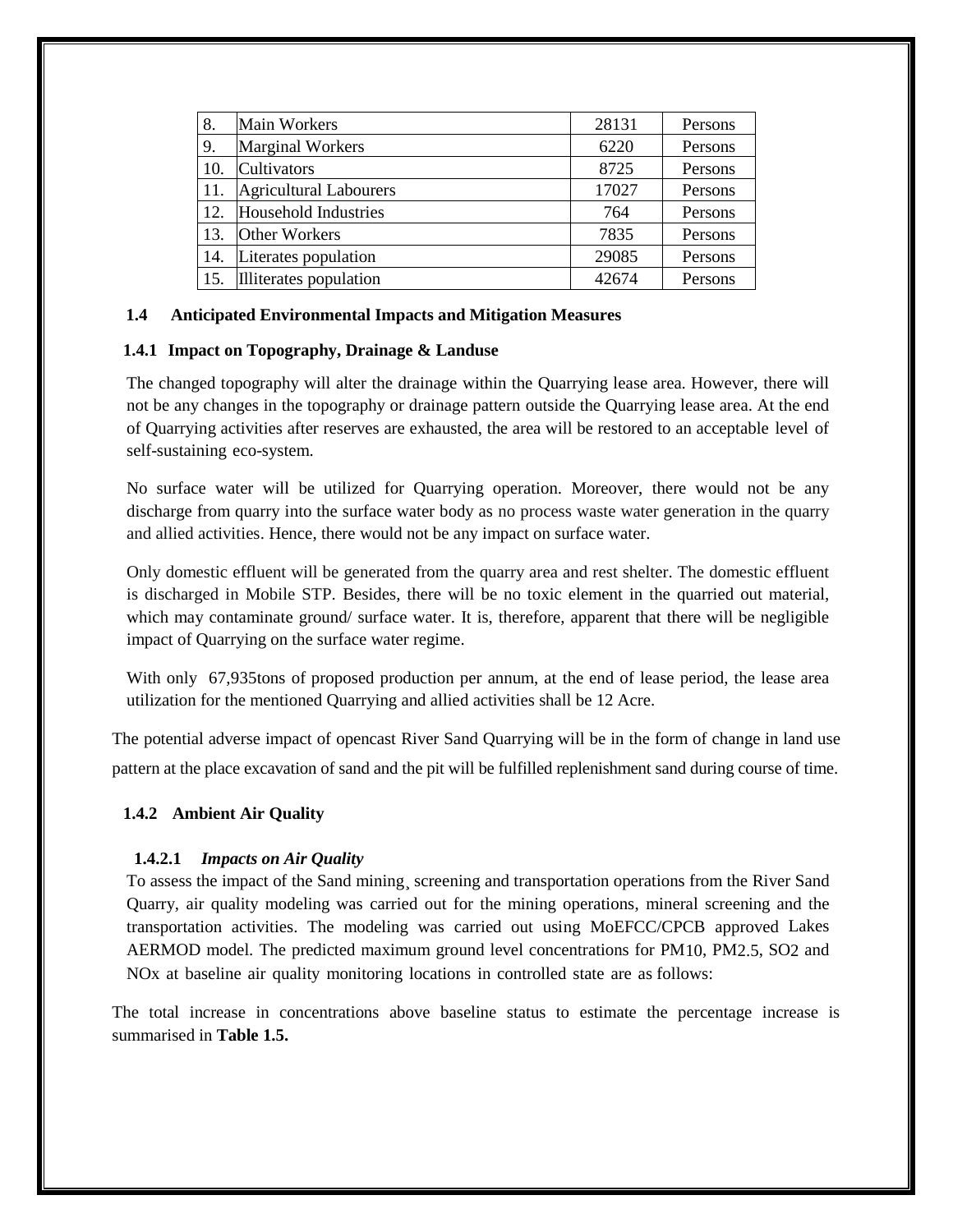| <b>Pollutant</b>  | Max.<br><b>Base Line</b><br>Conc.<br>$(\mu g/m^3)$ | <b>Estimated</b><br><b>Incremental</b><br>Conc. $(\mu g/m^3)$ | Total Conc. $(\mu g/m^3)$ | <b>NAAQ</b><br>standard | % contribution of<br>concentration<br>above Base line |
|-------------------|----------------------------------------------------|---------------------------------------------------------------|---------------------------|-------------------------|-------------------------------------------------------|
| $PM_{10}$         | 66                                                 | 19                                                            | 85                        | 100                     | 28.79                                                 |
| PM <sub>2.5</sub> | 32                                                 | 12                                                            | 44                        | 60                      | 37.50                                                 |
| NO <sub>X</sub>   | 26                                                 |                                                               | 37                        | 80                      | 42.31                                                 |

#### **Table 1-5 Total Maximum GLCs from the Mining Emissions**

#### **1.4.2.2 Air Pollution Control Measures**

- $\triangleright$  Water sprinkling on haul roads at regular intervals.
- $\triangleright$  Regular maintenance of haul road.
- $\triangleright$  Haul road will be kept wide and compact.
- $\triangleright$  All hauling units (tippers) would be covered by multi cap mechanism to avoid spillage.
- $\triangleright$  Water sprinkling during loading operations to control dust emissions.
- $\triangleright$  Regular maintenance of vehicles and machinery.
- $\triangleright$  Provision of Dust masks to workmen.
- $\triangleright$  Plantation of thick green belt around lease boundary i.e. along 7.5m safety zone.
- $\triangleright$  Good house keeping would be practiced to control air pollution.

#### **1.4.3 Noise Impact Due To Working Environment**

High noise levels pose a major health risk to the quarry workers. If the magnitude of noise exceeds the tolerance limits, it is manifested in the form of discomfort leading to annoyance and in extreme cases to loss of hearing. Detrimental effects of noise pollution are not only related to sound pressure level and frequency, but also on the total duration of exposure and the age of the person. The adverse effects of high noise levels on exposed workers may result in:

- > Annoyance;
- > Fatigue;
- $\triangleright$  Temporary shift of threshold limit of hearing;
- $\triangleright$  Permanent loss of hearing; and
- $\triangleright$  Hypertension and high blood cholesterol, etc.

The following are the sources of noise:

- $\triangleright$  Operation of JCB, Trucks/tippers.
- $\triangleright$  Loading and unloading
- Vehicular Movement.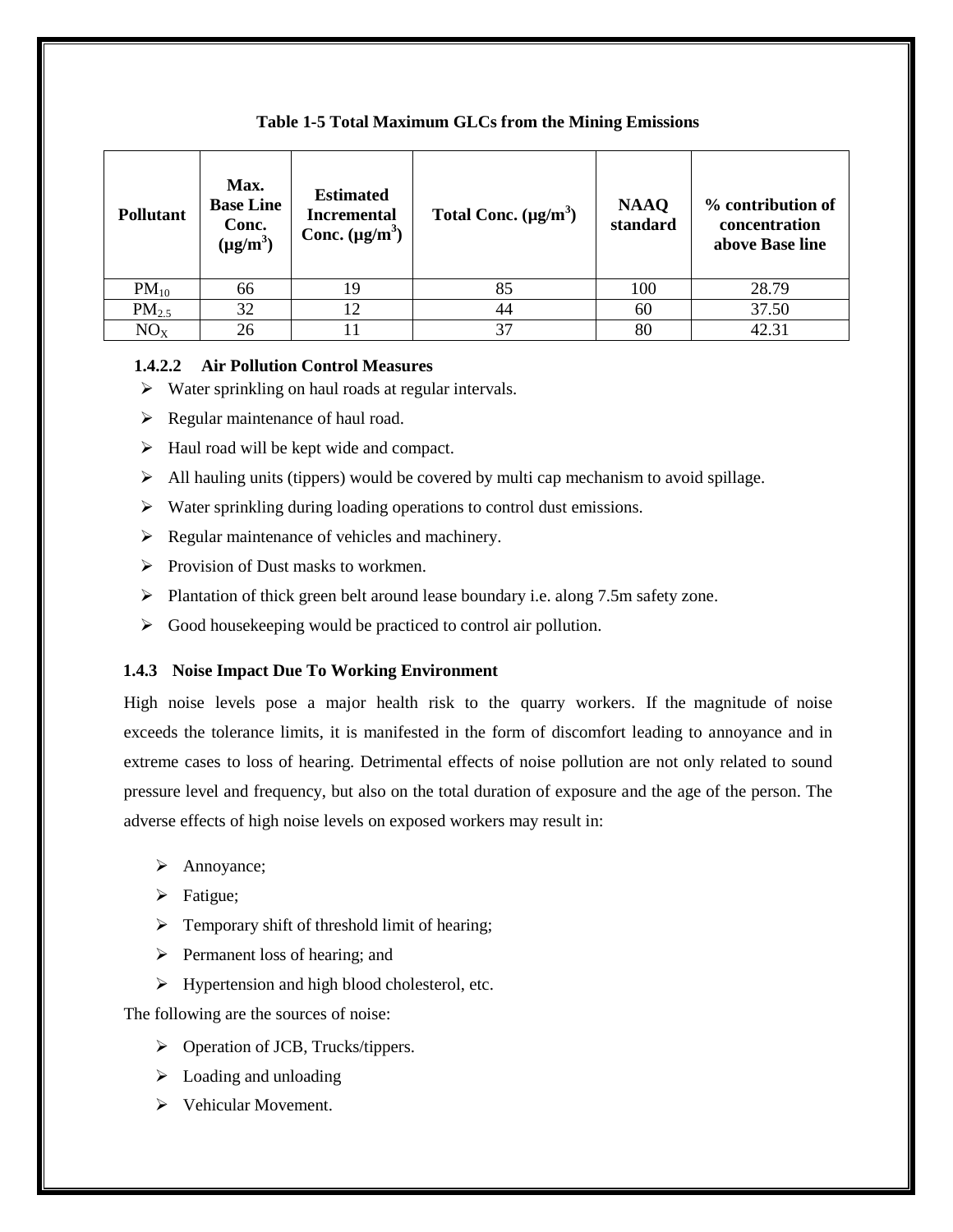The noise level is predicted with the help of CUSTIC 3.2 English Software which provides noise level contours at various receptors obtained after running the model during operational phase and the results are indicating that predicted noise levels are within the stipulated guidelines.

## **1.4.3.1 Proposed Noise Control Measures**

- $\triangleright$  Proper maintenance, oiling and greasing of machines at regular intervals will be done to reduce generation of noise.
- $\triangleright$  Provision of sound insulated chambers for the workers deployed on machines producing higher levels of noise.
- $\triangleright$  Green Belt/Plantation will be developed around the mining activity area and along haul roads will act as acoustic barrier.
- $\triangleright$  Personal Protective Equipment (PPE) like ear muffs/ear plugs will be provided to the operators and workers.
- $\triangleright$  Periodical monitoring of noise will be done.

### **1.4.4 Water Resources & Quality**

### **1.4.4.1** *Impact on Water Resources & Quality*

The proponent will quarry River Sand only in the area, and it does not contain any toxic material. Also, there is no use of chemicals or hazardous substances in the mining process. Thus, ground water pollution is not envisaged due to the mining operations. The Pre monsoon water level is observed in study area is 10 to 20m. While during Summer groundwater level varies in the study area ranges from 5 to 10m.

#### **1.4.4.2 Proposed Water Conservation & Water Pollution Control Measures**

The daily water requirement in the quarry is about 4 KLD. The source of Water required for dust suppression and plantation will be utilized from water tankers from nearby villages and water for domestic use will be supplied by tankers. Thus, ground water will be used only for drinking and domestic use. There is no water requirement for mineral processing in the quarry. Also, there is no process effluent generation in the quarry.

The following measures will be taken up to reduce this load:

- $\triangleright$  No waste water will be generated during Quarrying operation.
- $\triangleright$  For the disposal of domestic waste water generated from quarry office, mobile STP will be provided.
- $\triangleright$  Fresh water requirement will be minimized.

#### **1.4.5 Solid Waste Generation & Management**

There is no such reduction of waste / mineral reject processing possibilities are proposed during plan period. There is no proposal of dumping during the proposed ensuing quarrying period, & concurrent backfilling is proposed.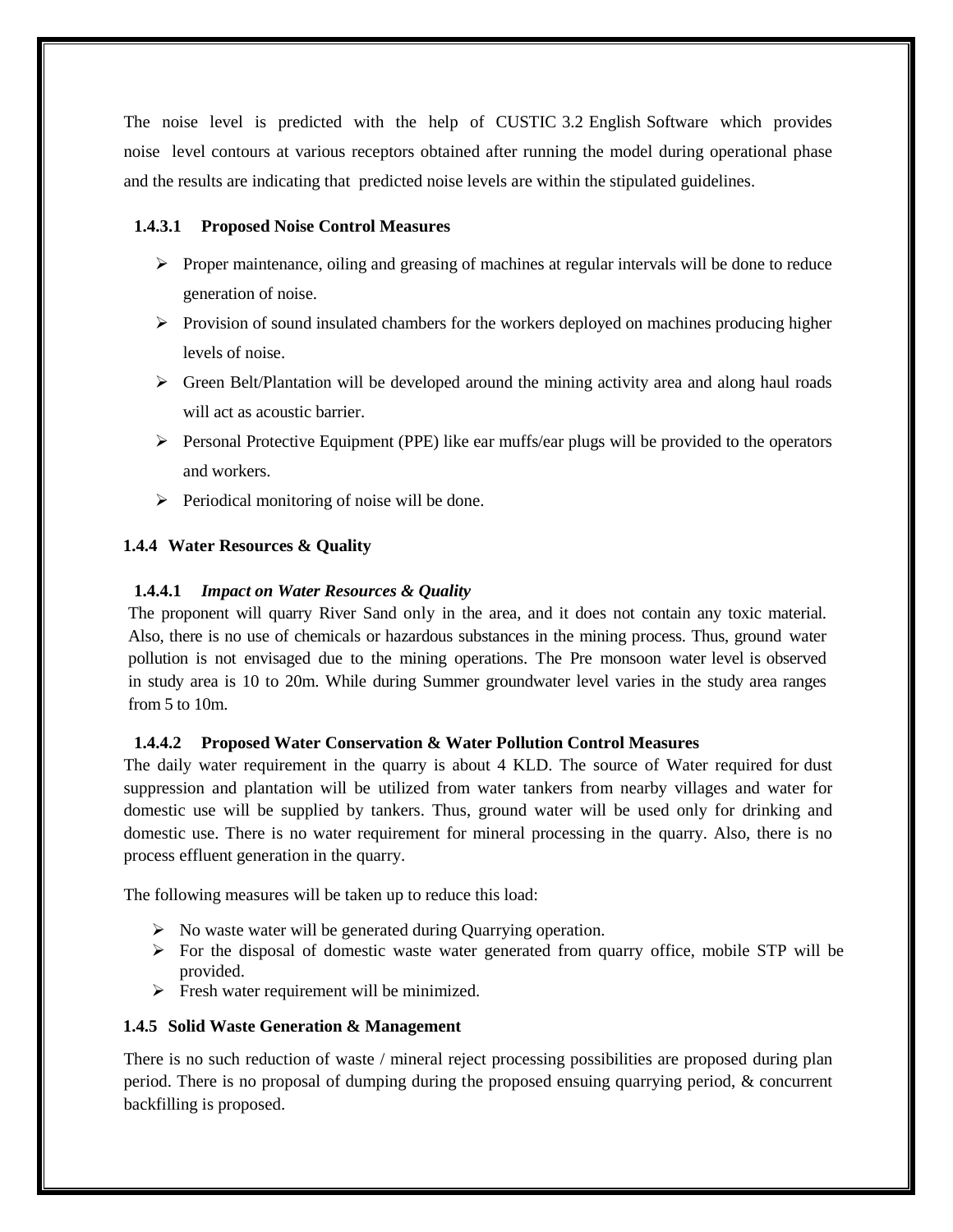#### **1.4.6 Biological Environment**

During the course of Quarrying, the management will practice scientific method of Quarrying with proper Environmental Management Plan including pollution control measures especially for air and noise, to avoid any adverse impact on the surrounding wildlife. Already 7.5 m safety belt – green belt maintained all along the periphery of the lease boundary.

#### **1.4.6.1 Proposed Biological Environment Conservation Measures**

- $\triangleright$  Periodic maintenance of mineral transport road.
- Covered Transport of stone quarry to consuming industry.
- Monitoring of dust fall at agriculture land located nearby the Quarrying area.
- $\triangleright$  During the course of Quarrying, the management will practice scientific method of Quarrying with proper Environmental Management Plan including pollution control measures especially for air and noise, to avoid any adverse impact on the surrounding wildlife.

### **1.4.7 Socio-economic Environment**

- $\triangleright$  There is no habitation or private land in the River Sand quarry. There is no rehabilitation and resettlement involved in the project.
- $\triangleright$  The said quarry provides direct employment to 15 people and generates indirect employment. Preference will be given to the local people as per their eligibility.
- $\triangleright$  The existing infrastructure facilities are sufficient to cater the needs of the River Sand quarry.
- $\triangleright$  However, the quarry management will take efforts as a part of CER for improvement in civic amenities like sanitation, drinking water facilities, transport road, etc in the nearby villages.

## **1.4.8 ENVIRONMENTAL MONITORING PROGRAM**

An Environmental Management Cell (EMC) will be established in the quarry under the control of Mines Manager. The EMC will be headed by an Environmental Officer having adequate qualification and experience in the field of environmental management. Regular and periodic Environmental monitoring of Ambient Air Quality, Water table depth, Water quality, Ambient Noise Levels, Soil Quality, CSR activities etc will be carried out through MOEFCC accredited agencies and reports will be submitted to KSPCB/ Regional office of MoEF&CC.

#### **1.4.9 RISK ASSESSMENT & DISASTER MANAGEMENT PLAN**

The assessment of risk in the River Sand quarry project has been estimated for Slope failure, Movement of JCB/Equipment's, Dust hazards, and flooding of lower benches and corresponding mitigation measures are suggested in the EIA/EMP report.

A detailed Disaster Management Plan for facing disasters due to natural effects and human reasons is prepared and incorporated in the EIA/EMP report for ensuring safety of life, protection of environment, protection of installation, restoration of production and salvage operations in this same order of priorities. For effective implementation of Disaster Management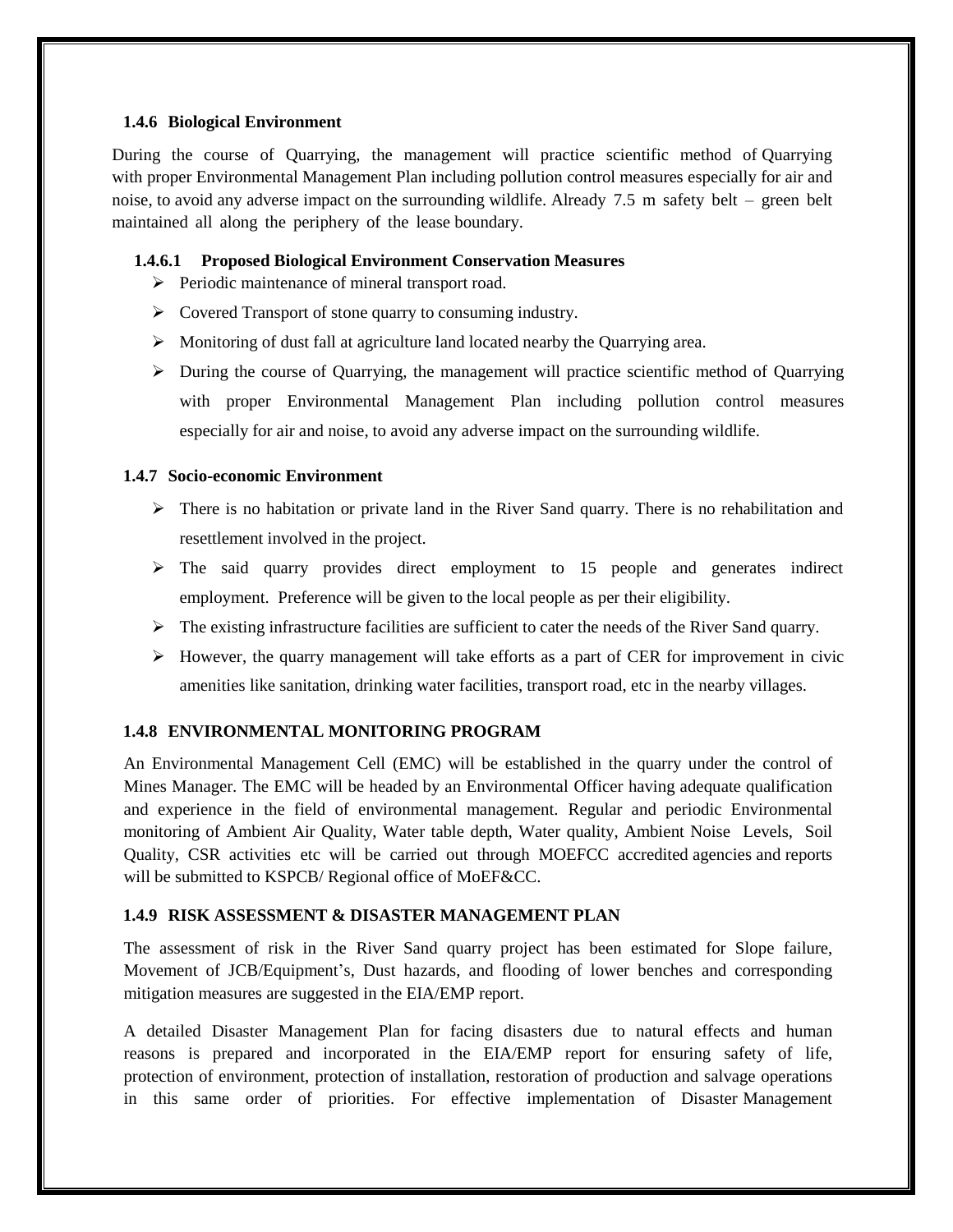Plan, it will be widely circulated and personnel shall be imparted training through rehearsals. Site facilities, procedures, duties and responsibilities, Communications, etc. is considered in detail in the Disaster Management Plan.

## **1.5 PROJECT BENEFITS**

The River Sand quarry project would generate additional employment opportunities which would finally result in improvement in the quality of life of people of the nearby villages. In line with this CER policy, Hutti Gold Mines Co.Ltd will carry out community welfare activities in the following areas:

- Community development
- Education
- Health care
- Drainage and sanitation
- Roads

#### **1.6 ENVIRONMENTAL** MANAGEMENT PLAN

An Environmental Management Plan comprised of following set of mitigation, management, monitoring and institutional measures to be taken during implementation and operation of the project, to eliminate adverse environmental impacts or reduce them to acceptable levels.

- $\triangleright$  Overall conservation of environment.
- $\triangleright$  Judicious use of natural resources and water.
- $\triangleright$  Safety, welfare and good health of the work force and populace.
- $\triangleright$  Ensure effective implementation of all the control measures.
- $\triangleright$  Vigilance against probable disasters and accidents.
- $\triangleright$  Monitoring of cumulative and long time impacts.
- $\triangleright$  Control of waste generation and pollution.

Judicious use of the environmental management plan addresses the components of environment, which are likely to be affected by the different operations in the project.

#### **1.7 CONCLUSION**

The River Sand Quarry project of Hutti Gold Mines Co.Ltd will be beneficial for the development of the nearby villages. Some environmental aspects like dust emission, noise, siltation due to surface runoff, etc. will have to be controlled within the permissible limit to avoid impacts on the surrounding environment. Necessary pollution control equipment like water sprinkling, plantation, personal protective equipments, etc., will form regular practice in the project. Additional pollution control measures and environmental conservation measures will be adopted to control/minimize impacts on the environment and socio-economic environment of the area. Measures like development of green belt and plantation along with transport road, and river banks will be implemented.